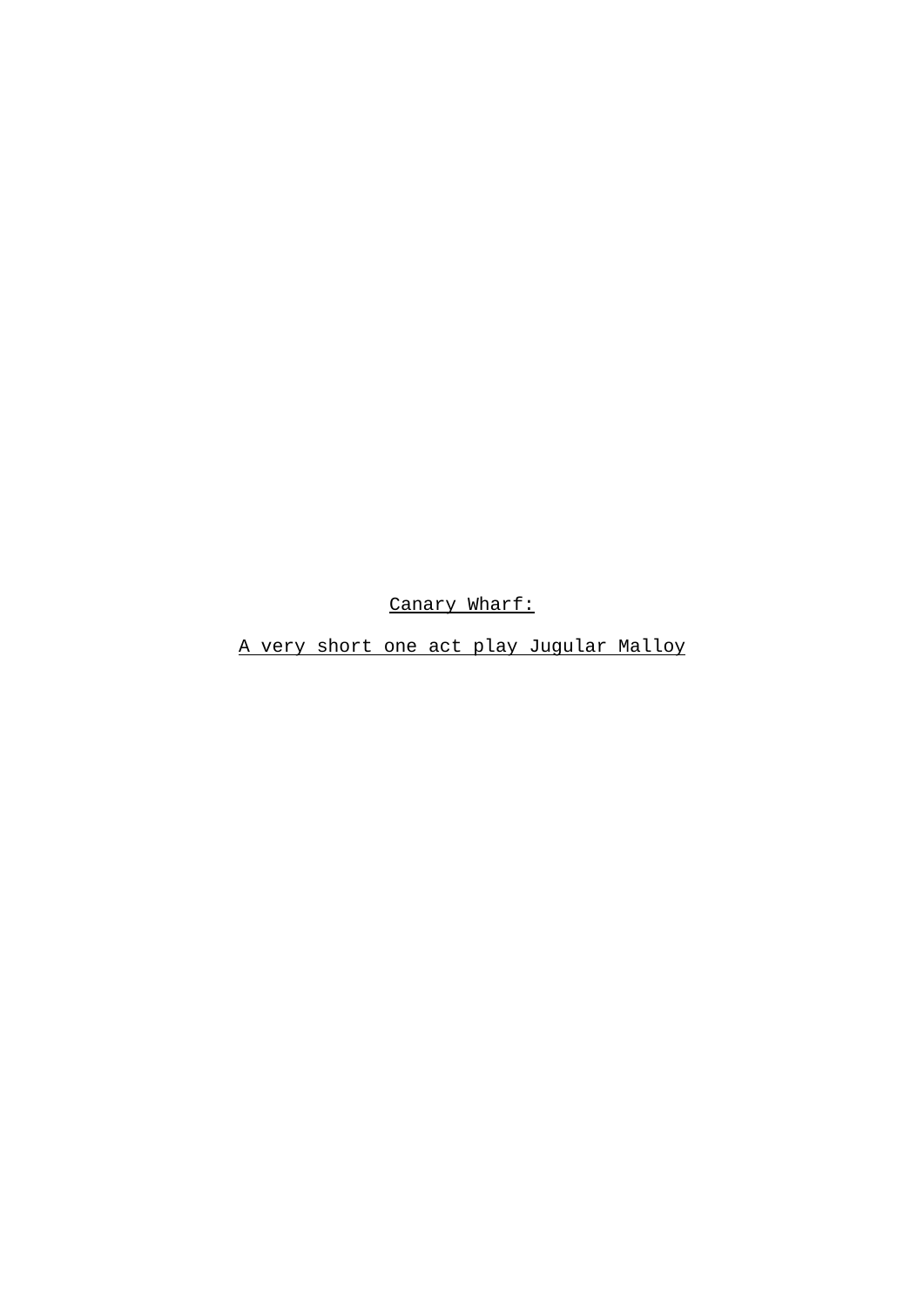Pog: *He is anywhere from his mid-twenties to late forties. He is very sweaty and tired. He wears clothing appropriate for long busy shifts outside in hot weather. This might include sliders and white sports socks. He carries a Deliveroo/food courier bag on his back. The pieces of corrugated plastic that keep it in a box shape have been removed so it sags. It is dirty and well used.*

## POG

*Walks through the audience and gets on the stage. Removes his bag and gazes at the audience.*

Alright so I'm dogsitting for my girlfriend at the moment.

She lives in this 80s tower block in Canning Town, it's got the same cladding as Grenfell, actually.

And it's all windows, this flat, and it is fucking. Boiling. It's like, it's on the 12<sup>th</sup> floor, and the windows are these old 80s windows and you can only open them a crack otherwise the wind'll knock em off their hinges and they'll just smash to the ground.

And this dog is *huge*, like, he's *huge,* he's a Bully Kutta dog that her family rescued from dog fighters back home in Pakistan and he's just... massive. Nina went to visit some family in New Jersey for a couple of weeks in May so I agreed to look after Cheesecake while she was away but because of covid she got stuck there and so I'm still here delivering food to lazy wankers who don't tip and looking after this giant fucking dog.

So the other day, it was my day off, and it's… it's gotta be the hottest day of the year. So I'm spending the day just tryina keep this dog alive, so I'm just constantly checking his gums, coz when they go deep purpley red, that's when you're in trouble apparently. And I'm running cold baths, tipping ice cubes in there, refilling the ice cube trays... and just like heaving this dog into the water, which he'd then drink about half of, so then I'd have to top up the water, and then just hope that he stays in there long enough so that he cools down and he doesn't die.

So when I think I can risk it I go down and check the post... and I've got a letter with American stamps on it so I rip it open and there's a postcard from New Jersey so I read it in the lift back up and it is (*pause*) fine.

(*snap!*)

I get back into the flat and I check Cheesecake and he's fine he's on the bed chewing a soggy pillow or summin and I'm in the living room when I realise that there's something else in the envelope so I pick it out and it's a dollar bill. I hold it up to the light